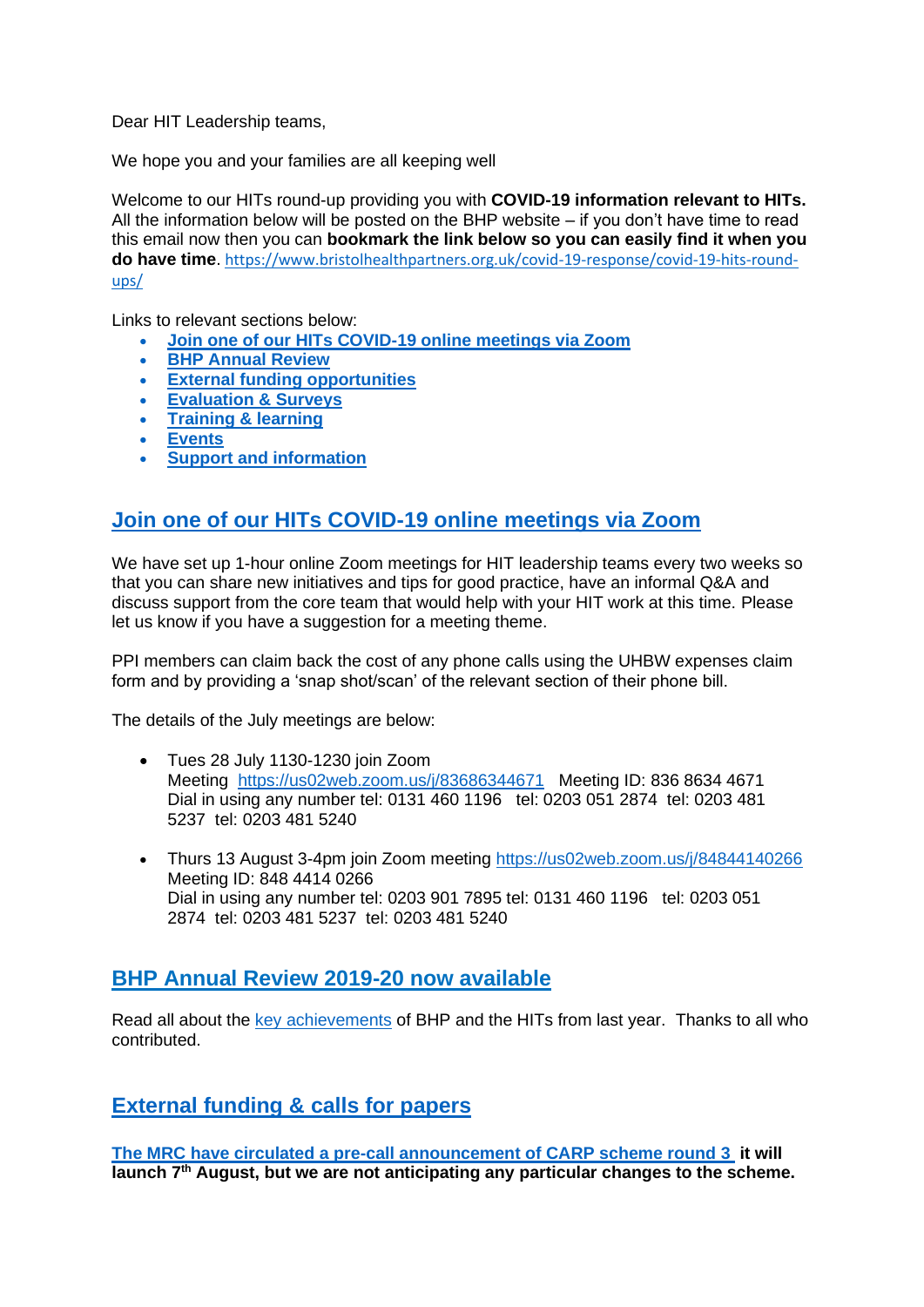Purpose and Scope**:** A new mechanism for NHS consultants with a PhD or MD (or equivalent postgraduate qualification) who are not currently research active to participate in collaborative high-quality research partnerships with established leading biomedical researchers. Applications may range from basic discovery science to translational and applied health research, and may address research questions from disease-specific mechanistic hypotheses through to research in priority areas such as primary care, population health, public health, mental health, molecular pathology and other areas outlined in MRC's [strategic](https://smex-ctp.trendmicro.com/wis/clicktime/v1/query?url=https%3a%2f%2fmrc.ukri.org%2fresearch%2fstrategy%2f&umid=d2f6e343-468f-45a3-819e-8b9eb934b866&auth=af4139d5fc92168f459157a768663d3937a6e4c7-60ada2627fd106c5e19242ad0b5518aad5c99c15) plan. Applications addressing global health issues resulting in primary benefit to those living in low- and middle-income countries (LMIC), or those proposing interdisciplinary approaches are also welcomed. The proposed project should be tailored to the interests of and expertise of the applicant and research partner and designed to provide a mutually beneficial collaboration for both parties. **Funding available:** A minimum of one year and maximum of three years in duration. Each award will support between 20-50% of the applicant's basic salary to support protected research time, and costs for consumables to undertake the project. No additional support for salaries may be requested.

### Internal process for applications

Potential applicants must submit a short Expression of Interest (EoI) for this scheme for internal review. EoIs should be sent to Sandra Spencer [rda-healthlife@bristol.ac.uk](mailto:rda-healthlife@bristol.ac.uk) by midday Wednesday 2<sup>nd</sup> September 2020. No direct applications will be approved that have not been considered by the internal process.

### **COVID-19 Global Summit: A new paradigm – Call for Papers: Submit by 28 July**

You are invited to contribute to the **COVID-19 Global Healthcare Design Summit: A New Paradigm** by [submitting](https://global.us12.list-manage.com/track/click?u=8314cf18833873f1eb706ce82&id=504c1791cc&e=03a09c8710) abstracts of 400 words in English as any of the following: a) themed paper; b) poster; c) workshop. Presentations in all three formats can be focused on any of research, practice or theory. The **deadline for submissions is 28 July**. [Submit](https://global.us12.list-manage.com/track/click?u=8314cf18833873f1eb706ce82&id=ddc15ec1f5&e=03a09c8710) your abstracts today. Click [here](https://global.us12.list-manage.com/track/click?u=8314cf18833873f1eb706ce82&id=4871391405&e=03a09c8710) to view the abstract guidelines.

The committee welcomes abstracts on the following topic areas:

- Strengthening health systems resilience and preparedness;
- Joining up public health services with health and social care systems;
- Designing in surge acute and critical care capacity;
- The fourth wave: the population health impact of 'lockdown';
- Supporting healthcare workforce resilience and mental health;
- Sustainable hospital design: the architecture of adaptable infrastructure; and
- How the pandemic is accelerating innovation digital health and technology.

The Summit will be fully integrated into the 6th European Healthcare Design Congress, which will now take place as a virtual-only event on 14-18 September 2020.

# <span id="page-1-0"></span>**Evaluation & Surveys**

**COVID-19 service changes evaluation plan** - our Evaluation Officer, Trish Harding, has produced the attached plan along with an Evaluation Online posting on thinking about evaluation where resources are limited – we hope you find it helpful.

The following surveys may be of interest:

**1. Improve Bristol's Streets** - Research by Jonathan Flower at UWE will help to improve Bristol's streets for everyone but in particular these groups of people.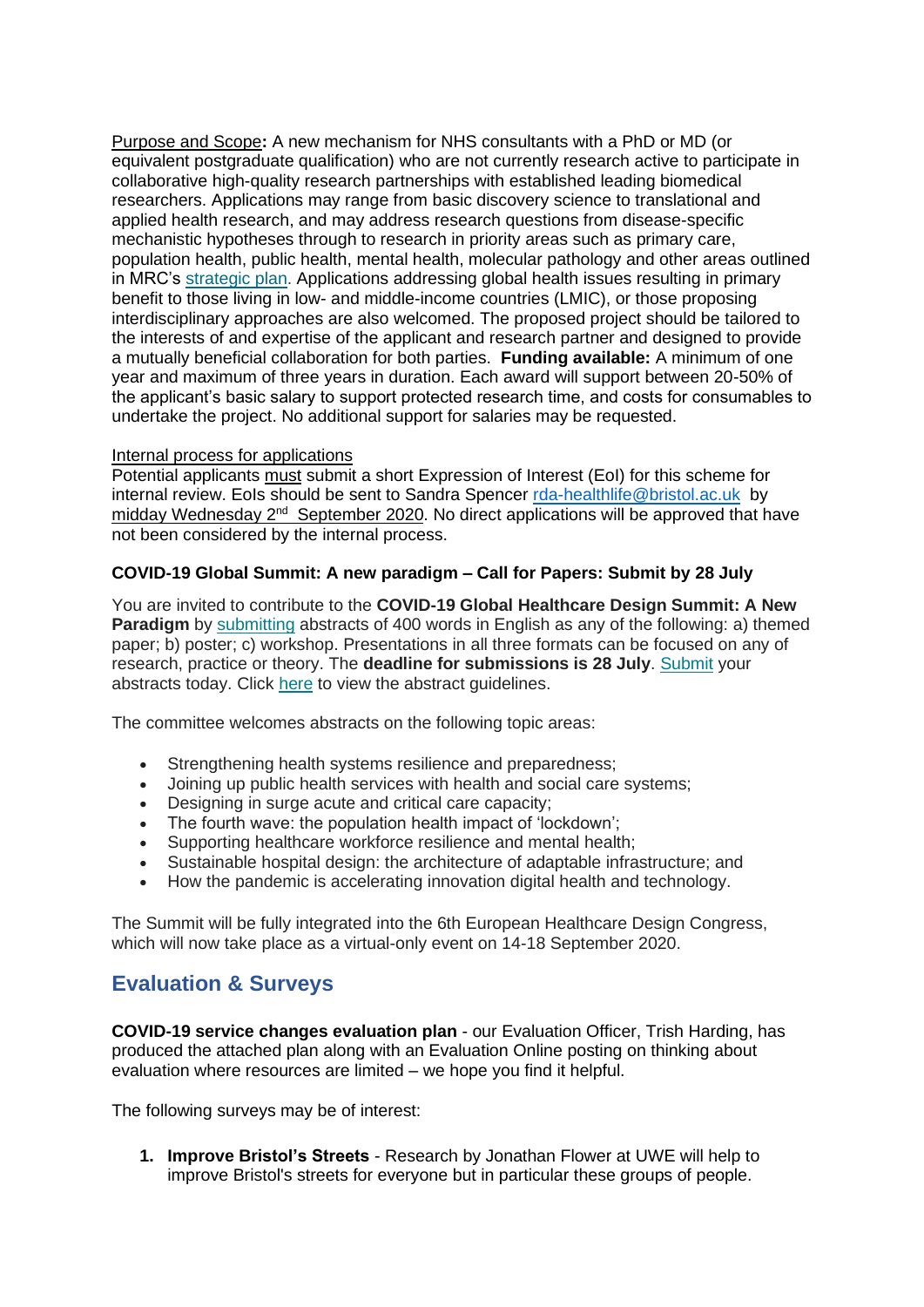- Mobility Scooter/Wheelchair Users
- The Visually Impaired
- Elderly People
- Parent/Carers that use a Buggy/Pram
- Young people that walk

Attached is an information sheet and consent form that needs to be completed if you want to take part in Jonathan's survey

### **2. [Surveying access needs in Bristol](https://resourceleads.us16.list-manage.com/track/click?u=9c0a7feda8ec8fc4431949867&id=d4d63d24aa&e=66b63c4cf4)**

Community Access Support Service along with Bristol, North Somerset and South Gloucestershire Clinical Commissioning Group are working to map access needs for information across Bristol in order to reach digitally excluded people and communities proactively. The online que**stionnaire is here: [https://forms.gle/yd1MLbcRX5SibFRd9](https://resourceleads.us16.list-manage.com/track/click?u=9c0a7feda8ec8fc4431949867&id=43914d2a65&e=66b63c4cf4)**

### **3. [CCG survey of individual mental health](https://resourceleads.us16.list-manage.com/track/click?u=9c0a7feda8ec8fc4431949867&id=7126f9429a&e=66b63c4cf4)**

A new [survey](https://resourceleads.us16.list-manage.com/track/click?u=9c0a7feda8ec8fc4431949867&id=67689338b4&e=66b63c4cf4) aims to find out about individual's experiences of accessing and using mental health support services in the past few months. This survey is intended to form part of an ongoing service evaluation and improvement cycle in response to Covid-19. Every two weeks the CCG will pull down the data and share it with specific services to help them understand the service user experience and identify areas for improvement. There is no fixed timeline. People can complete it several times to reflect their latest service experiences.

### **4. [The Care Forum Launches VCSE Covid-19 Mental Health Impact & Response](https://resourceleads.us16.list-manage.com/track/click?u=9c0a7feda8ec8fc4431949867&id=a2a09c307e&e=66b63c4cf4)  [Survey for the West of England](https://resourceleads.us16.list-manage.com/track/click?u=9c0a7feda8ec8fc4431949867&id=a2a09c307e&e=66b63c4cf4)**

The Care Forum has launched a survey to better understand the impact and response of the West of England voluntary, community and social enterprise (VCSE) sector in supporting service user mental health during the coronavirus (COVID-19) epidemic**.** 

The purpose of the research is:

- To better understand if West of England VCSE organisations are experiencing changing mental health risks and needs among service users in response to the coronavirus (COVID-19) epidemic.
- To understand whether regional VCSE organisations are experiencing any demand or capacity issues when supporting the mental health needs of service users.
- To better understand what support regional VCSE organisations need to meet the mental health needs of their service users during this time.

You can find the link for the survey [here](https://resourceleads.us16.list-manage.com/track/click?u=9c0a7feda8ec8fc4431949867&id=927bdfd4d2&e=66b63c4cf4)

**5. Bristol's post COVID-19 recovery strategy** - you are invited to share your experiences and vision for the future of the VSCE sector in this 15-minute survey: [https://www.surveymonkey.co.uk/r/P3NQ3XC](https://www.voscur.org/sites/all/modules/civicrm/extern/url.php?u=252107&qid=6560925) This survey aims to document VCSE activity across the city and to assess how to foster greater community resilience in the new operating environment. The results will be used to provide evidence for a city-wide VCSE Sector recovery strategy which will be spearheaded by the VCSE Strategic Partnership that is chaired by Deputy Mayor Asher Craig.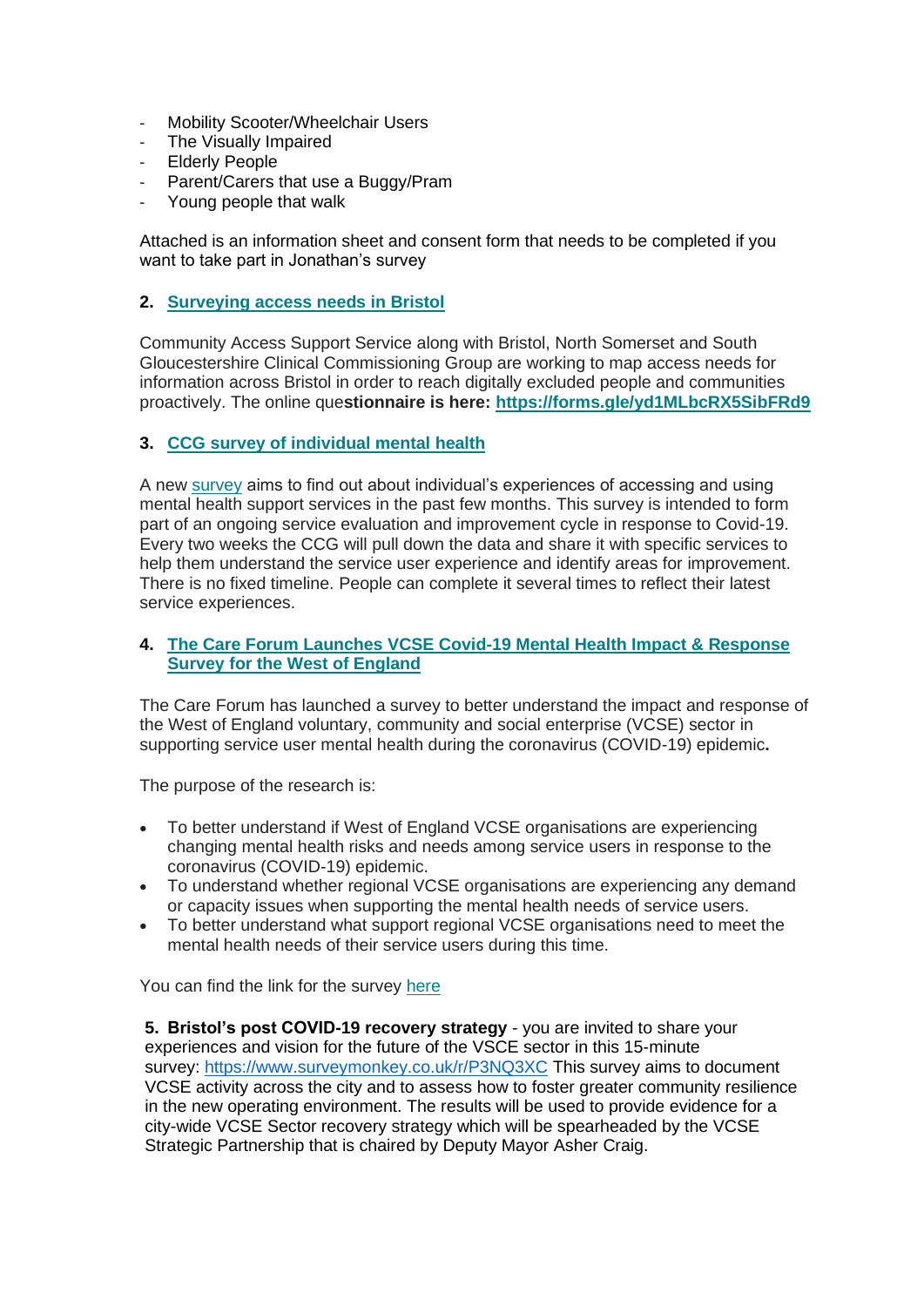# <span id="page-3-0"></span>**Training & learning**

### **Short online introduction to public involvement:**

Mike Bell and Andy Gibson will be running a trial online training session entitled "A brief introduction to public involvement" on Friday 31<sup>st</sup> July, 12:30pm until 2pm. It will cover the whys and how's of public involvement as well as providing some practical resources (updated to include post Covid PPI). If you want to know more or to book a place please contact Mike [mike.bell@bristol.ac.uk](mailto:mike.bell@bristol.ac.uk) as places will be limited.

### **Peloton: system leadership development**

A leadership development programme designed to equip senior leaders with the skills, relationships, networks and mindsets to go 'Further Together' is open for new applications. Called Peloton, the programme is helping lead the shift towards a more integrated approach to health and care across BNSSG. This is just the second time the programme has been run.

It is appropriate for clinicians, professionals and managers leading change across multiple partner organisations, along with Director and Associate Director-level colleagues in partner organisations, including PCN Clinical Directors.

To find out more about joining Peloton click [here](https://bnssghealthiertogether.org.uk/get-involved/peloton/) – **deadline is 24 July.**

## <span id="page-3-1"></span>**Events**

### **NIHR Grant Applications Seminar ONLINE**

28 July 2020, 2.00pm – 4.30pm

Do you have a great idea for research in health, social care or public health? Are you planning to submit a grant application to NIHR?

The SW Research Design Service's popular seminar has now moved **online** and will take place on Tuesday 28th July 2020 from 2.00pm – 4.30pm. The seminar provides an overview of NIHR funding opportunities and research programme remits, requirements and application processes. They will give you top tips for your application and answer specific questions with experienced RDS South West advisers.

We will also be joined by Simon Goodwin - RfPB Programme Manager for the South West and East of England. [Find further information and book a place.](https://rds-sw-grant-applications-seminar.eventbrite.co.uk/)

#### **Next Bristol Research Forum on Ageing -** Tuesday 15th September 2020 2pm - 3:30pm

This free online event will address the latest research on older people's use of technology during Covid-19, followed by a Q&A and discussion. You do not need access to a camera or microphone. Joining details will be circulated the day before the event to those who have registered for a free ticket via Eventbrite. This event will be open to the public as well as commissioners, service providers and practitioners. We encourage you to spread the word to anyone you think may be interested. [Book your free ticket here](https://bristolageingbetter.us11.list-manage.com/track/click?u=ceee2f3e13d6d42a10558008b&id=82938e34f7&e=d06419da72)